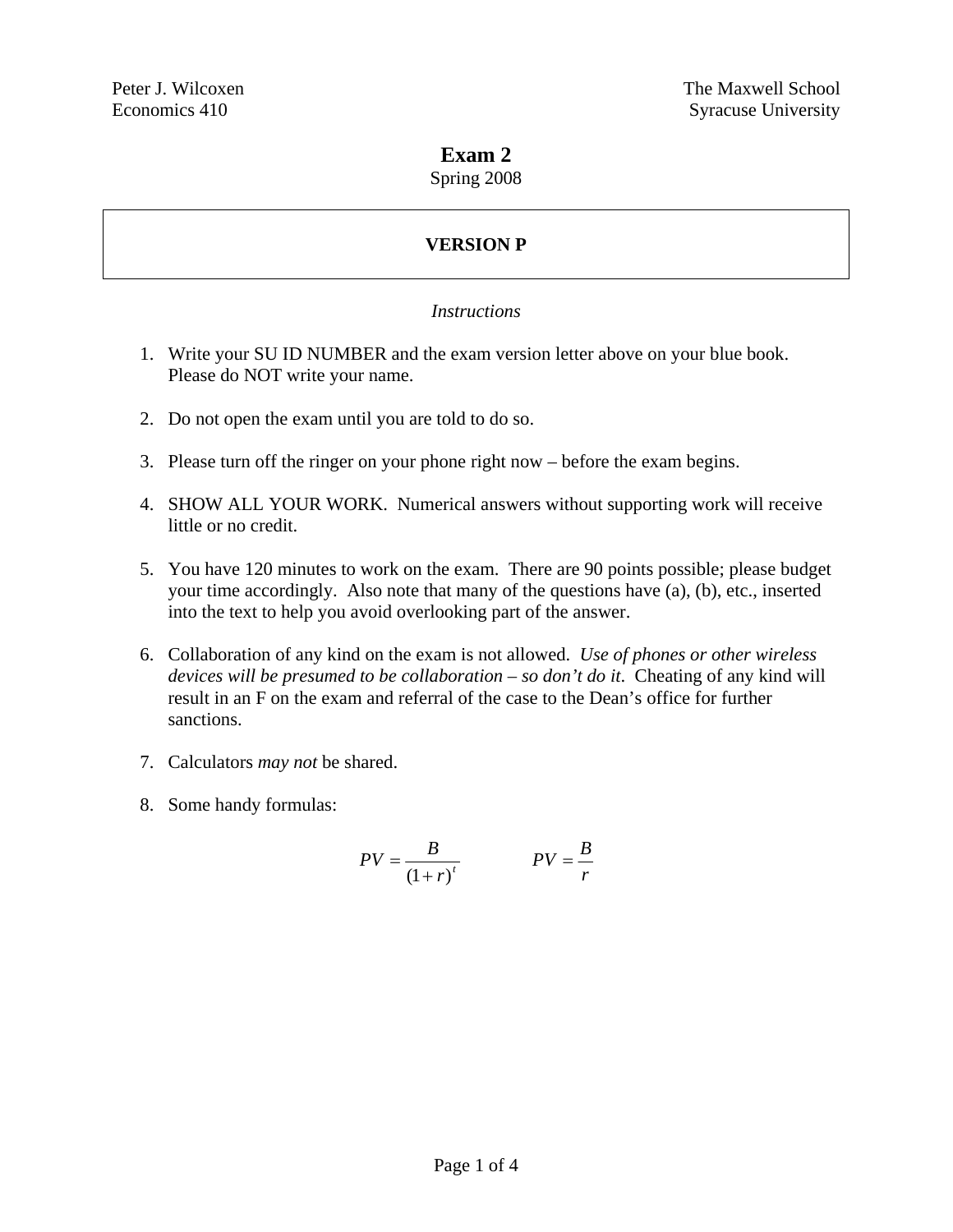### **Question 1 (15 points)**

A local government would like to determine the value of a section of public beach. No admission fee is charged and 15,000 people visit the beach in a typical year. A researcher interviewed a sample of the visitors and found they come from five geographic zones. The cost of a round trip to the beach from each zone is shown in the table below, along with each zone's population and the number of people who visit from the zone.

| Zone          | <b>Travel Cost</b> | <b>Population</b> | <b>Visitors</b> |
|---------------|--------------------|-------------------|-----------------|
| Α             | \$10               | 30,000            | 6,000           |
| B             | \$20               | 20,000            | 3,000           |
| $\mathcal{C}$ | \$30               | 50,000            | 5,000           |
| D             | \$40               | 20,000            | 1,000           |
| Е             | \$50               | 50,000            |                 |

It is also known that the number of visits (including people from all zones) is given by an equation of the form: P=A-B\*Q, where P is the admission fee, Q is the number of visitors, and A and B are constants. The government uses a 5% interest rate in PV calculations.

Please compute: (a) the number of people who would visit the beach if a \$10 admission fee were charged, (b) the amount of consumer surplus currently produced by the beach each year, and (c) the present value of keeping the land as a public beach forever.

## **Question 2 (15 points)**

A state government has been approached by a company that would like to build a new hydroelectric dam. However, the dam would flood an unusually beautiful area that is heavily used for recreation. In evaluating the proposal, the state is concerned about two periods, now (period 0) and a generation in the future (period 1). The interest rate between the two periods is 100%. If left in its natural state, the area will provide recreational benefits worth \$20 million in period 0. The benefits in period 1 are uncertain: there is a 60% chance they would also be \$20 million but a 40% chance they would be much higher: \$200 million. If it is allowed to build the dam in period 0, the company will pay the state \$72 million. However, if it is not allowed to build until period 1, it is only willing to pay \$60 million. In either case, the payment would arrive in the year of construction (period 0 or period 1, respectively). Construction of the dam is irreversible.

Please: (a) calculate the net present value of leaving the area in its natural condition in period 0, and (b) explain whether or not the state should allow the dam to be constructed in period 0 and why.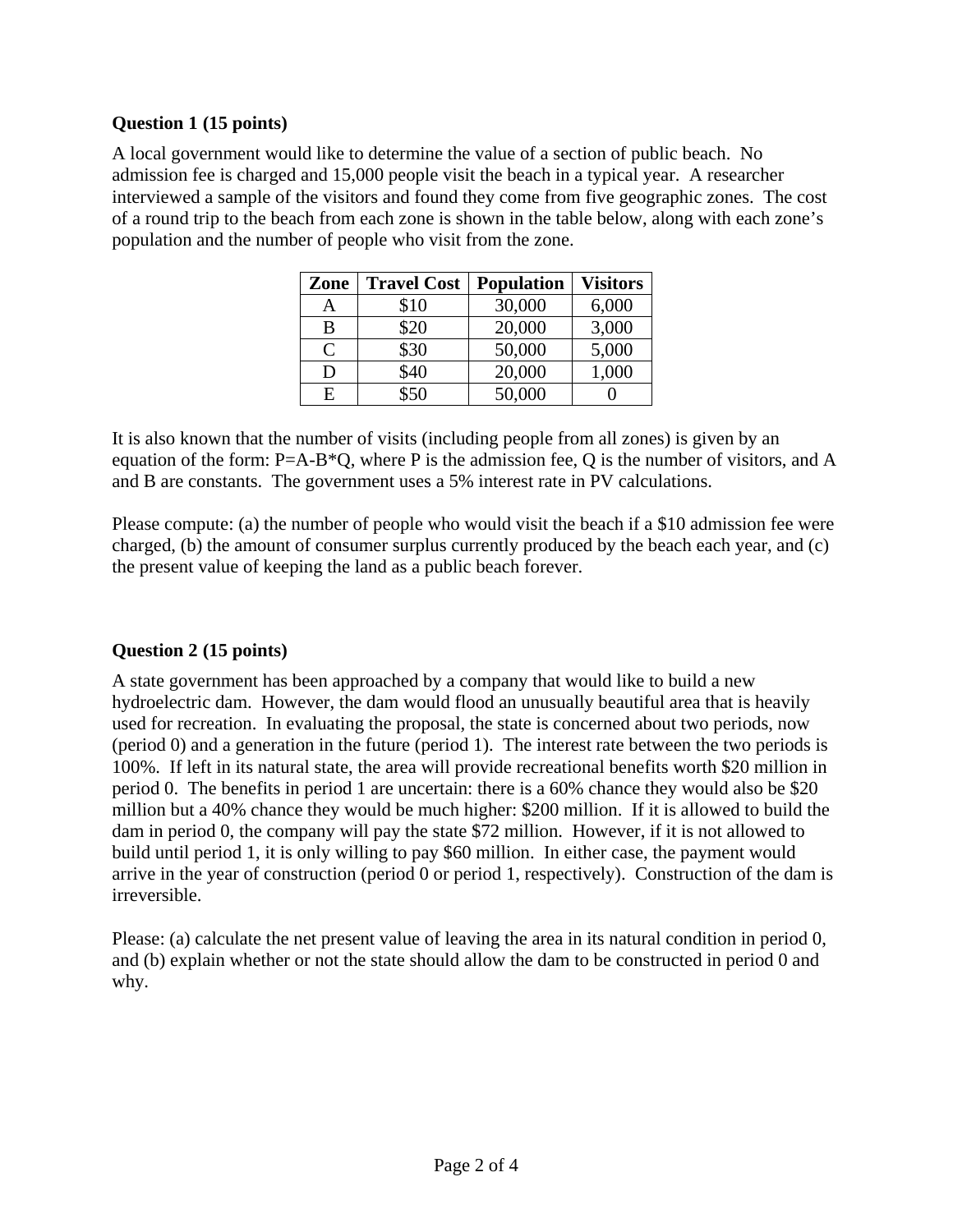### **Question 3 (15 points)**

Suppose the government of Brazil is considering whether to allow part of a 1000 square mile area of undisturbed rainforest to be converted to soybean plantations (to be used for biofuels). The market demand for plantation land is given by  $W2P = 18,000 - 10*Q$ , where Q is measured in square miles. However, if the land is left in its natural state, it maintains the region's biodiversity, which provides two valuable benefits: (1) on *each* square mile plot, there is a 1 in 200,000 chance that someone will discover a medical treatment worth \$1 billion; and (2) there are 1 million people in Brazil who are *each* willing to pay \$0.01 per square mile to preserve the forest just to know that it is still in its natural condition (independent of the medical benefit).

Please calculate: (a) the value *per square mile* of leaving the forest in its natural state; and (b) the amount of land that should be converted to soybean plantations.

### **Question 4 (15 points)**

A river is used for three purposes: drinking water, recreation and hydroelectric power. The demand for drinking water is given by  $W2Pd = 5000 - Qd$ . Water used for drinking is taken out of the river and does not return. Power generation and recreation do not take water out of the river, and both occur downstream from the point where the drinking water is removed. The demand for water for hydro power is given by  $W2P = 500$  (constant at \$500). There are 1000 recreational users of the river and each has a marginal benefit given by  $MBi = 1 - (1/4000)^*Qs$ , where Qs is the amount of water left in the river. Recreational use is non-rival and does not conflict with power generation (the power plant is downstream from the recreational area). The amount of water originally in the river is 6000 units.

Please calculate: (a), (b) the efficient quantities of water to allocate to allocate to drinking and to leave in the stream. Next, determine (c), (d) the allocation of water that would occur under the doctrine of prior appropriation. Finally, calculate (e) the deadweight loss that occurs in the second case.